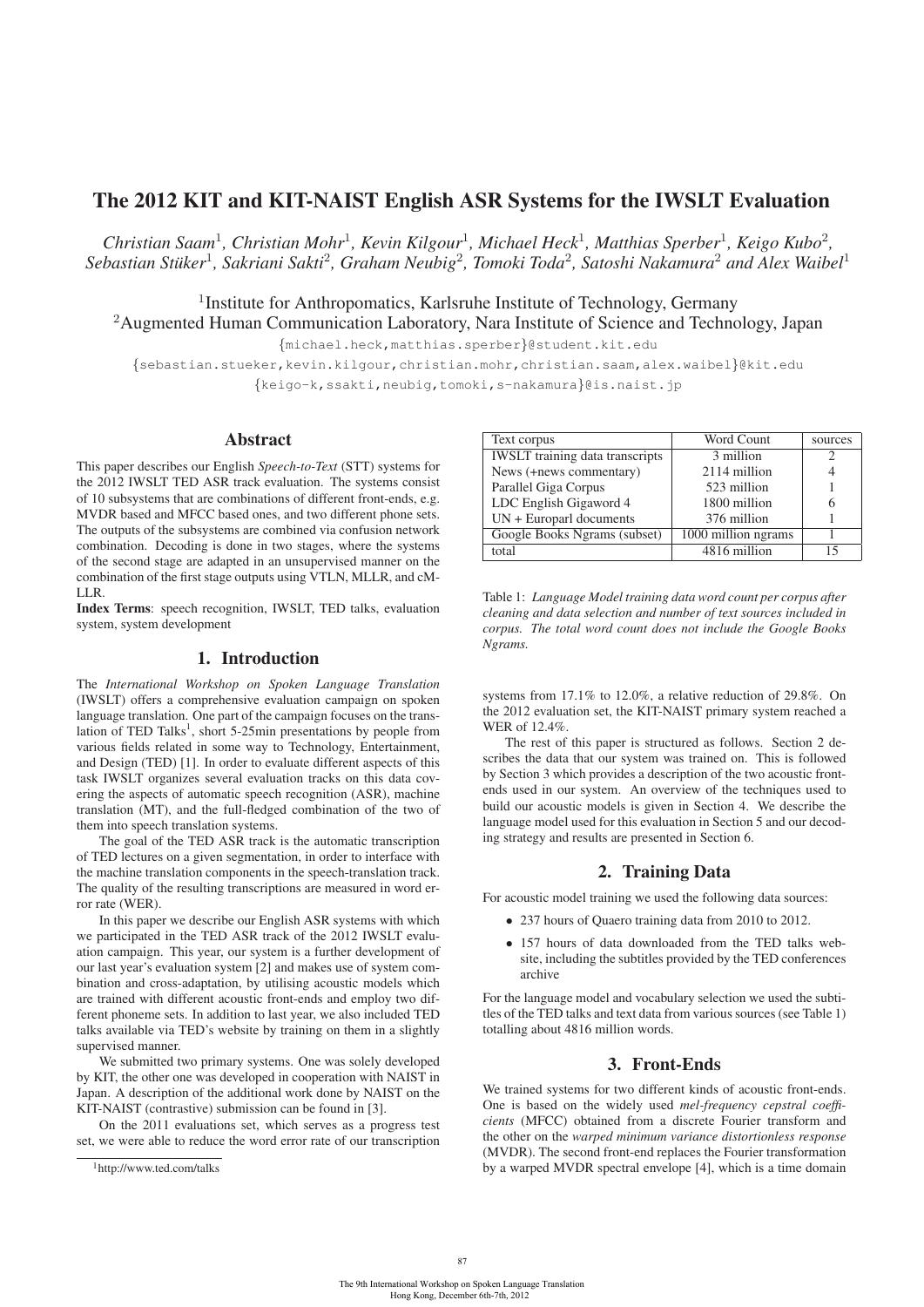technique to estimate an all-pole model using a warped short time frequency axis such as the mel-scale. The use of the MVDR eliminates the overemphasis of harmonic peaks typically seen in medium and high pitched voiced speech when spectral estimation is based on linear prediction.

For training, both front-ends provided features every 10 ms. During decoding this was changed to 8 ms after the first stage. The altered frame-shift introduces a slight variation in the decoding results which can be exploited in the ROVER stage of the decoding process.

For the MVDR front-end we used a model order of 22 without any filter bank since the warped MVDR already provides the properties of the mel-scale filter bank, namely warping to the melfrequency and smoothing. The advantage of this approach over the use of a higher model order and a linear filter bank for dimensionality reduction is an increase in resolution in low frequency regions which cannot be attained with traditionally used mel-scale filter banks. Furthermore, with the MVDR we apply an unequal modelling of spectral peaks and valleys that improves noise robustness, due to the fact that noise is mainly present in low energy regions.

Both front-ends apply *vocal tract length normalization* (VTLN) [5]. For MFCC this is done in the linear domain, for MVDR in the warped frequency domain. The MFCC front-end uses 13 or 20 cepstral coefficients, the MVDR front-end uses 15. The mean and variance of the cepstral coefficients were normalized on a per-utterance basis. For both front-ends 15 adjacent frames were combined into one single feature vector. The resulting feature vectors were then reduced to 42 dimensions using *linear discriminant analysis* (LDA). Through the temporal context present in the stacked super-vectors the LDA can implicitly perform an approximation of dynamic spectral features. The dimensionality of the final feature vectors was empirically proven to work well and coincides with the dimensionality of a 14 dimensional static feature vector augmented with first and second order dynamic features.

In recent years neural network based features have been shown to improve ASR systems [6]. A typical setup involves training a neural network to recognize phones (or phone-states) from a window of ordinary (e.g. MFCC) feature vectors. With the help a hidden bottleneck layer the trained network can be used to project the input features onto a feature vector with an arbitrarily chosen dimensionality [7]. The input vector is derived from a 15 frame context window with each frame containing 20 MFCC or MVDR coefficients. So far, we used LDA to reduce the dimensionality of this input vector, which limits the resulting LDA-features to linear combinations of the input features. A *multi layer perceptron* (MLP) with the bottleneck in the 2nd hidden layer can make use of nonlinear information.

For our IWSLT systems we used bottleneck features for both our MVDR and MFCC front ends.

### 4. Acoustic Modeling

### 4.1. Data Preprocessing

For the TED data only subtitles were available so the data had to be split into sentence-like chunks. Therefore the data was decoded to discriminate speech and non-speech and a forced alignment given the subtitles was done where only the relevant speech parts detected by the decoding were used. All this preprocessing was done at NAIST.

### 4.2. AM Training

We used a context dependent quinphone setup with three states per phoneme, and a left-to-right topology without skip states. All acoustic models initially used 8,000 distributions and codebooks derived from decision-tree based clustering of the states of all possible quinphones. The models were trained using *incremental splitting of Gaussians* (MAS) training, followed by *optimal feature space* training and 2 iterations of Viterbi training. All models use *vocal tract length normalization* (VTLN). After training the continuous density tied state models we further split the state clusters to arrive at 24000 distributions over the 8000 codebooks again based on a decision-tree. Then we trained these semi-continuous models with two iterations of Viterbi training. For some systems the semicontinuous models were worse than the fully-continuous ones, so for the final decoding we used the ones that achieved lower WER on the development data.

We used two different phoneme sets. The first one is based on the CMU dictionary  $2$  and is the same phoneme set as the one used in last year's system. It consists of 45 phonemes and allophones. The second phoneme set is derived from the BEEP dictionary <sup>3</sup> and contains 52 phonemes and allophones. For the CMU phoneme set we generated missing pronunciations with the help of FESTIVAL [8], while for the beep dictionary we used Sequitur [9] for this. Both grapheme to phoneme converters were trained on subsets of the respective dictionaries.

In total we trained 9 different acoustic models, combining different front-ends and different phoneme sets, which were combined for decoding as described in 6. We found that not all possible combinations need to be trained. The improvements of adding models with new combinations of techniques already used in other systems in different combinations is very small especially when the number of single systems is large.

### 5. Language Modeling

A 4gram case sensitive language model with modified Kneser-Ney smoothing was built for each of the text sources listed in Table 1. This was done using the SRI Language Modelling Toolkit [10]. Only half the transcripts of the IWSLT develpoment data were used to build a language model, the other half was used as our tuning set. The aforementioned language models built from the text sources in Table 1 were interpolated using interpolation weights estimated on this tuning set resulting in a 4 GB language model with  $56,300k$ 2grams, 330, 488 3grams and 909, 927k 4grams. The NAIST language model [3] used in KIT-NAIST primary was built with the same sources and tools but applied more thorough data selection strategies for the LDC Gigaword texts.

#### 5.1. Vocabulary Selection

To select the vocabulary the development data text was randomly split in half. For each of our text sources, except the Gigaword and Google Books ngrams (see Table 1) we built a Witten-Bell smoothed unigram language model using the union of the text sources' vocabulary as the language models' vocabulary (global vocabulary). With the help of the maximum likelihood count estimation method described in [11] we found the best mixture weights for representing the tuning set's vocabulary as a weighted mixture of the sources' word counts thereby giving us a ranking of all the words in global vocabulary by their relevance to the tuning set. The top 130k words were selected as our vocabulary. Unknown pronunciations were automatically generated using the aforementioned grapheme to phones conversion.

<sup>2</sup>http://www.speech.cs.cmu.edu/cgi-bin/cmudict

<sup>3</sup>ftp://svr-ftp.eng.cam.ac.uk/pub/comp.speech/dictionaries/beep.tar.gz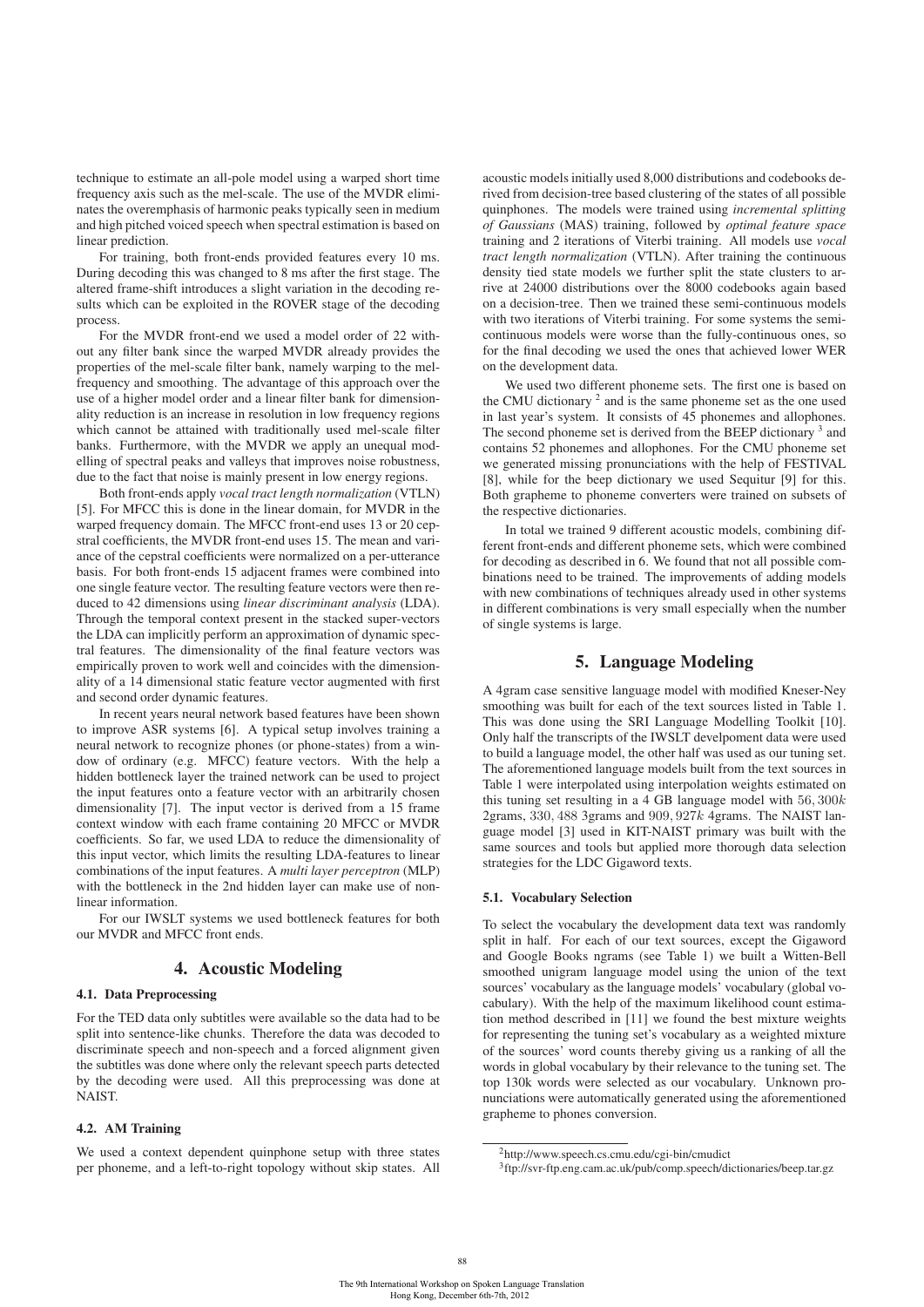### 6. Decoding Strategy and Results

The decoding was performed with the *Janus Recognition Toolkit* (JRTk) developed at Karlsruhe Institute of Technology and Carnegie Mellon University [12]. Our decoding strategy is based on the principle of system combination and cross-system adaptation. System combination works on the principle that different systems commit different errors that cancel each other out. Cross-system adaptation profits from the fact that the unsupervised acoustic model adaptation works better when performed on output that was created with a different system that works approximately equally well [13]. The final step in our system decoding set-up is the ROVER combination of several outputs [14].

We trained 9 different acoustic models as described in section 4 and a language model as described in section 5. An additional acoustic model and an additional language model was trained at NAIST. For the IWLST ASR track 3 different submissions were done, which are described in the following.

### 6.1. KIT Primary Submission

The decoding strategy of the KIT primary submission is described in Figure 1. The set-up used for our evaluation system consists of two stages. In each stage multiple systems are run, and their output is combined with the help of *confusion network combination* (CNC) [15]. On this output the acoustic models of the next stage are then adapted using *Vocal Tract Length Normalization* (VTLN) [5], *Maximum Likelihood Linear Regression* (MLLR) [16], and *feature space constrained MLLR* (fMLLR) [17]. Finally the ten second pass decodings and the CNC outputs of the first pass results as well as the CNC outputs over the second pass decodings are combined using ROVER.



Figure 1: Decoding Strategy of the KIT Primary Submission

#### 6.2. KIT-NAIST Primary and Contrastive Submission

Further to the KIT primary submission we submitted the outputs of two more systems in the IWLST ASR track namely the KIT-NAIST primary and contrastive submissions. Figure 2 shows the principal decoding strategies for all submissions done. The three submissions are depicted as the two rightmost rectangles and the central rectangle.

The KIT-NAIST contrastive submission differs from the KIT

| System   | WER      |
|----------|----------|
| KIT 2011 | 17.4%    |
| KIT 2012 | $12.0\%$ |

Table 2: *WER on tst2011 with KIT's system for the evaluation campaign of 2011 compared to the system for the campaign of 2012.*

primary submission in the fact that a different language model and pronunciation dictionary was used for the decoding which were trained in cooperation with NAIST.

The KIT-NAIST primary submission then is a combination of the KIT primary and the KIT-NAIST contrastive submissions. We combined a subset of outputs of the second passes and CNCs done for both the KIT primary submission and for the KIT-NAIST contrastive submission. In order to let the ROVER combine the most diverse outputs we selected ten second pass systems using the most diverse techniques plus two CNCs. That is the five most diverse of the ten KIT systems and the five most diverse of the ten KIT-NAIST systems respectively, together with the CNC of the KIT-NAIST first pass outputs and the CNC of the KIT second pass outputs. The final system output for the KIT-NAIST primary submission is depicted in Figure 2 by the central rectangle.



Figure 2: Decoding Strategy of the KIT Primary, KIT-NAIST Primary and Contrastive Submissions

#### 6.3. Results

We evaluated our systems on the IWSLT test sets from 2010 (tst2010), 2011 (tst2011) and 2012 (tst2012). We used the tst2010 set as development set and for parameter optimization. Sets tst2011 and tst2012 were used for this years evaluation campaign, set tst2011 also for last years campaign.

Since the tst2011 set was used for this years and last years evaluation campaign we can indicate our progress over the last year. The compared results are shown in Table 2.

Table 3 shows the results of the KIT primary decoding strategy and its intermediate steps on the development set tst2010.

Table 4 shows the results of all our submissions on all described test sets.

# 7. Conclusion

In this paper we presented our English LVCSR systems, with which we participated in the 2012 IWSLT evaluation.

89 and 2012 and 2012 and 2012 and 2012 and 2012 and 2012 and 2012 and 2012 and 2012 and 2012 and 201